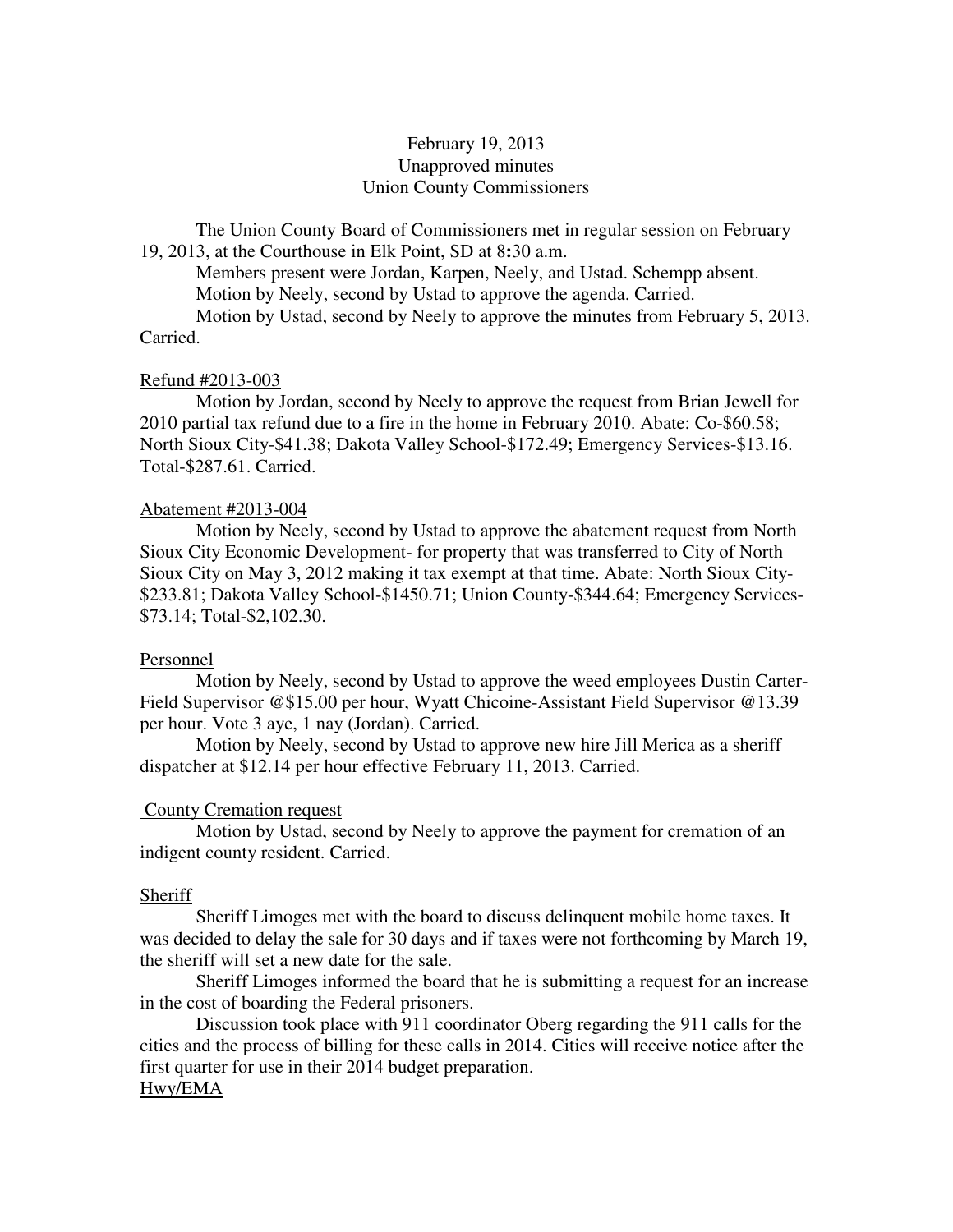PWA Roggow met with the board to discuss various matters.

 PWA Roggow requested an increase in his purchase card limit. Discussion took place on a change in the policy for department heads individual purchase cards. Roggow will submit the policy change to the board.

 Discussion took place on Wynstone Homeowner's Association Boards drainage proposal. The board acknowledged the change as proposed and as all parties concerned have already approved the issue with the stipulations as presented, the drainage board does not have to intervene.

 Motion by Ustad, second by Neely to approve the amended agreement between Union County and Dennis Anderson for the PDM (lowered \$15,000 to \$12,000). Carried.

Motion by Jordan, second by Ustad to approve bridge work order with SDDOT  $\&$ Johnson Engineering for consultant services. Carried.

Motion by Jordan, second by Neely to approve the following resolution:

# Resolution HD2013-02 **BRIDGE REINSPECTION PROGRAM RESOLUTION FOR USE WITH SDDOT RETAINER CONTRACTS**

**WHEREAS**, Title 23, Section 151, *United States Code* and Title 23, Part 650, Subpart C, *Code of Federal Regulations,* requires initial inspection of all bridges and reinspection at intervals not to exceed two years with the exception of reinforced concrete box culverts that meet specific criteria. These culverts are reinspected at intervals not to exceed four years.

**THEREFORE**, Union County is desirous of participating in the Bridge Inspection Program using Bridge Replacement funds.

Union County requests SDDOT to hire Johnson Engineering (Consulting Engineers) for the inspection work. SDDOT will secure federal approvals, make payments to the Consulting Engineer for inspection services rendered, and bill the County for 20% of the cost. The County will be responsible for the required 20% matching funds. Dated this 19th day of February, 2013 at Elk Point, South Dakota. Carried.

 Discussion took place regarding the Spink shop and possibility of having the weed department use the facility in two years when the new highway facility is completed.

#### Recess

 Chairman declared a recess at 10:15 for five minutes Highway bid

 Motion by Neely, second by Ustad to award the bid for 2013 dump body to Northern Truck Equipment for Crysteel Select at \$52,480. Carried. Also bidding was Sanitation Products-Galion 550FT-16 at \$53,614.

## Hard Rock

 David Bernstein, representing Missouri River Historic Development, gave a presentation for the proposed Hard Rock Casino Hotel & Casino development in Sioux City, Iowa.

Treasurer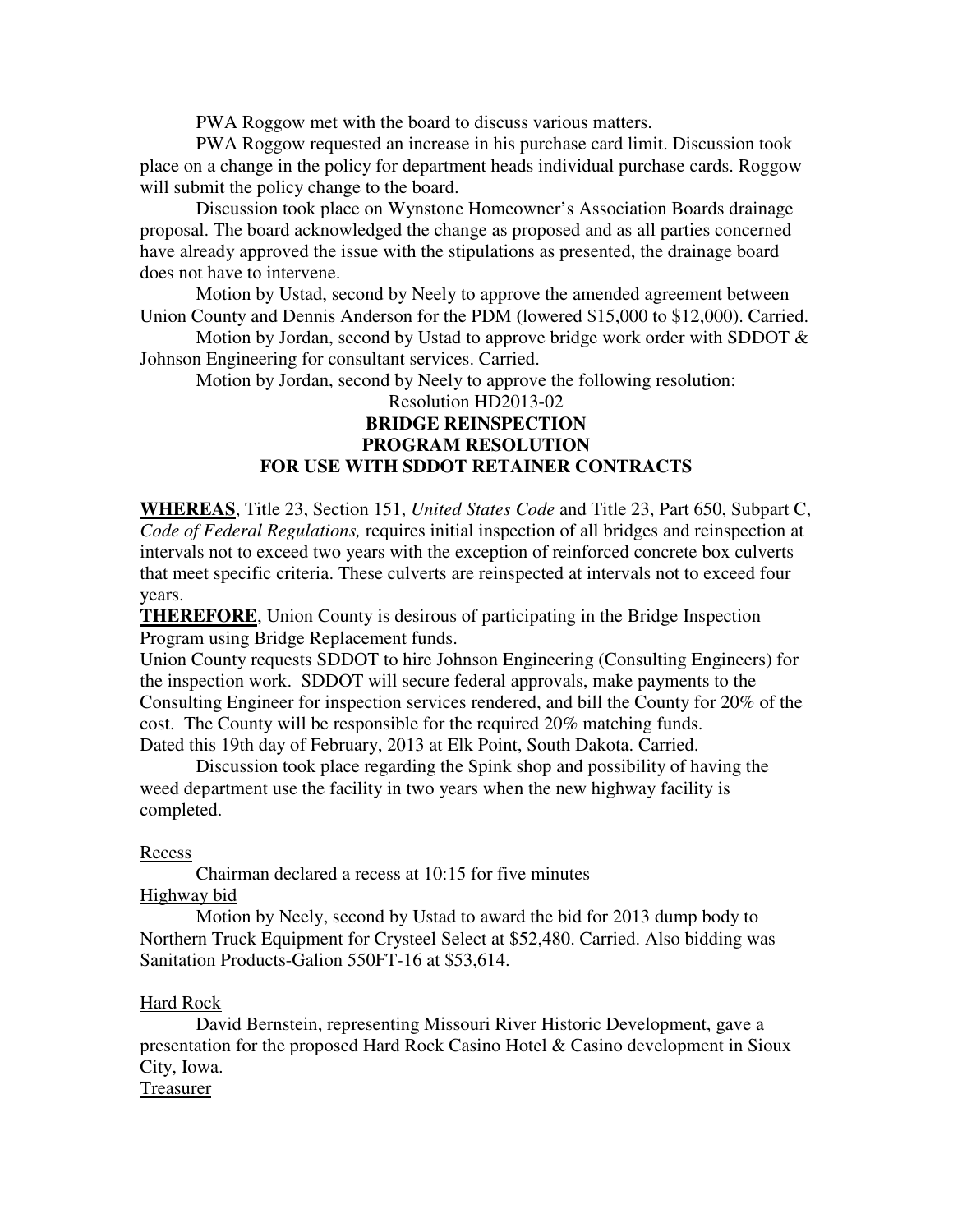Treasurer Hertel met with the board and discussed the surplus computers and the remodel of the air circulating room (computer modems/routers/cabling).

#### Claims

 Motion by Neely, second by Ustad to approve the following claims. Carried. The following claims have been audited, approved and warrants drawn on the same: Biweekly payroll for 02-22-2013: Election \$209.76; Treasurer \$231.84; State's Attorney \$633.00; Public Building \$792.86; Register of Deeds \$698.78; Sheriff \$32,772.77; Nurse \$170.55; WIC \$495.54; Highway \$21,905.13; EMA \$121.41. Accurate Reporting (Transcripts) \$202.50; Alcester Union (Legals) \$323.90; Am San (Supp) \$108.38; Avera Queen of Peace (Drug Tests) \$109.80; Bernies Lawn & Garden (Supp) \$75.73; Bounce Around Inflatables (Supp) \$1,000.00; C & R Supply (Repair) \$52.34; Campbell Supply (Repair) \$248.22; Century Link (Util) \$1,256.51; Chesterman (Water) \$115.00; City of Alcester (Util) \$63.76; City of Elk Point (Util) \$4,493.16; City of Vermillion (Ambulance) \$871.30; Community Health Clinic (Care) \$604.50; Dakota Graphics (Supp) \$365.00; Dakota Kids Pedal Pulls (Supp) \$175.00; Dakota Security (Maint) \$204.08; Dale Neely (Mileage) \$44.40; Denise Cody (MI Hearing) \$15.00; Diamond Mowers (Repair) \$327.61; Doyle Karpen (Mileage) \$14.80; Dr. Jim Slattery (Care) \$80.00; Election Systems & Software (Maint) \$6,294.00; Feld Fire (Svc) \$56.00; Fox & Youngberg, P.C. (MI Hearing) \$154.20; Frame Aligners (Repair) \$342.51; Hickory Tech (Util) \$122.70; HMN Architects (Architect) \$1,007.14; Homandberg Electric (Repair/Excise Tx) \$272.14; Hosmer Law Office (MI Hearing) \$196.45; Janitor Depot (Supp) \$90.75; Jeanne M Bossman (Transcripts) \$37.40; Karen Swanda (MI Hearing) \$37.50; Knology (Util) \$170.95; L G Everist (Supp) \$1,607.21; Lewis & Clark BHS (Care) \$149.00;Lucy Lewno (MI Hearing) \$322.92; Lyle Signs (911 Sign Materials) \$1,013.75; Menards (Supp) \$125.00; MidAmerican Energy (Util) \$3,162.86; Midwest Wheel Companies (Repair/Supp) \$818.55; Milton Ustad (Mileage) \$66.60; Minnehaha Co Regional Detention (Care) \$980.00;Minnehaha Co Treasurer (Reimb MI) \$90.00; Noll Collection Svc (Collections) \$95.87; Norma Andersen (MI Hearing) \$22.50; Nygren's True Value (Supp) \$54.02; Office Elements (Supp) \$625.00; Pamela M Scheid (Transcripts) \$34.85; Pedersen Machine (Repair) \$9.34; Pennington Co Jail (Transport) Co \$126.75; Perkins Office Solutions (Supp) \$298.30; Pictometry International (License) \$13,852.67; Powerplan (Repair) \$257.54; Psychological Associates (MI Hearing) \$500.00; Quill Corporation (Supp) \$528.91; Red Wing Shoe Store (Clothing) \$165.74; Reflective Apparel Factory (Safety Clothing) \$122.30; Ross Jordan (Mileage) \$42.18; Roto Rooter (Repair) \$80.00; Royal Car Wash (Car Wash Tokens) \$59.50; Rumi Weigel (Mileage) \$97.68; Sams Club (Supp) \$218.12; Sanford Health (Care) \$487.00; SDACHS (Reg) \$160.00;SDACO/M&P Fund (Modernization/Preservation) \$660.00; Select Parts (Supp) \$175.00; Servall Towel & Linen (Towel Svc) \$18.93; Sioux City Paint & Decorating (Supp) \$317.85; Sioux Equip (Repair) \$1,010.83; Sioux Sales (Supp) \$1,839.95; Siouxland Trailer Sales (Repair) \$59.89; Sole Enterprises (Repair) \$200.00; Sooland Bobcat (Repair) \$251.69; State Of South Dakota (Util) \$261.67; Sturdevant's Auto Parts (Supp/Repair) \$1,264.97; Thomson West (Supp) \$451.25; Total Stop Food Store (Supp) \$7.78; Tri State Emergency (Dues) \$10.00; TuDogs Computing (Prof Fees) \$570.00; US Merchant Systems (Supp) \$177.00; Vantek Comm (Svc) \$840.10; Verizon Wireless (Util) \$574.27; Vermeer Equip (Supp/Repair) \$133.97; Volunteers of America